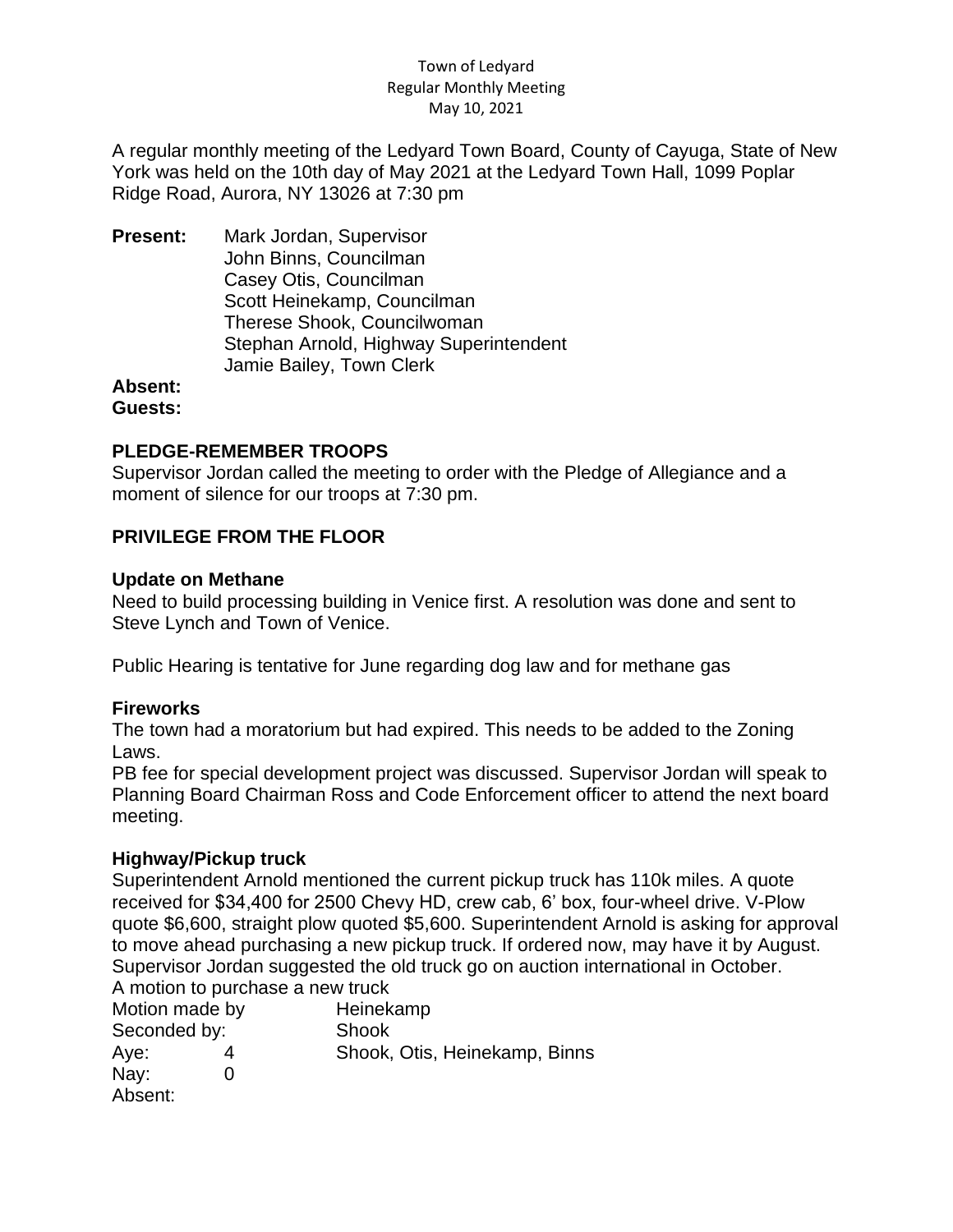#### Town of Ledyard Regular Monthly Meeting May 10, 2021

### Motion: **PASSED**

The 20-year-old Jumping Jack flywheel broke. Superintendent Arnold asked to purchase a replacement for \$2,400 -\$3,000. A motion to purchase a new tamper 2400-3000 Motion made by Shook Seconded by: Heinekamp Aye: 4 Shook, Otis, Heinekamp, Binns Nay: 0 Absent: Motion: **PASSED**

Per Supervisor Jordan, the towns sales tax check last year was \$166k. This year the towns sales tax check was \$176k.

#### **MINUTES**

A motion was made to accept the minutes from the April 12, 2021 meeting with corrections.

| Motion made by        |  |   | Shook              |
|-----------------------|--|---|--------------------|
| Seconded by:          |  |   | Otis               |
| Aye:                  |  |   | Shook, Otis, Binns |
| Nay:                  |  |   |                    |
| Absent:               |  |   |                    |
| <b>Motion: PASSED</b> |  |   |                    |
| Abstain               |  | 1 | Heinekamp          |

# **REPORTS**

A motion was made to accept the Supervisor, Code Enforcement, and Clerk report for the month of April 2021.

| Motion made by        |  | Otis                          |
|-----------------------|--|-------------------------------|
| Seconded by:          |  | Heinekamp                     |
| Aye:                  |  | Shook, Otis, Heinekamp, Binns |
| $\text{Nay:}$         |  |                               |
| Absent:               |  |                               |
| <b>Motion: PASSED</b> |  |                               |

## **BILLS**

A motion was made to pay the bills Motion made by: Binns Seconded by: Heinekamp Aye: 4 Shook, Otis, Heinekamp, Binns Nay: 0 Absent: Motion: **PASSED**